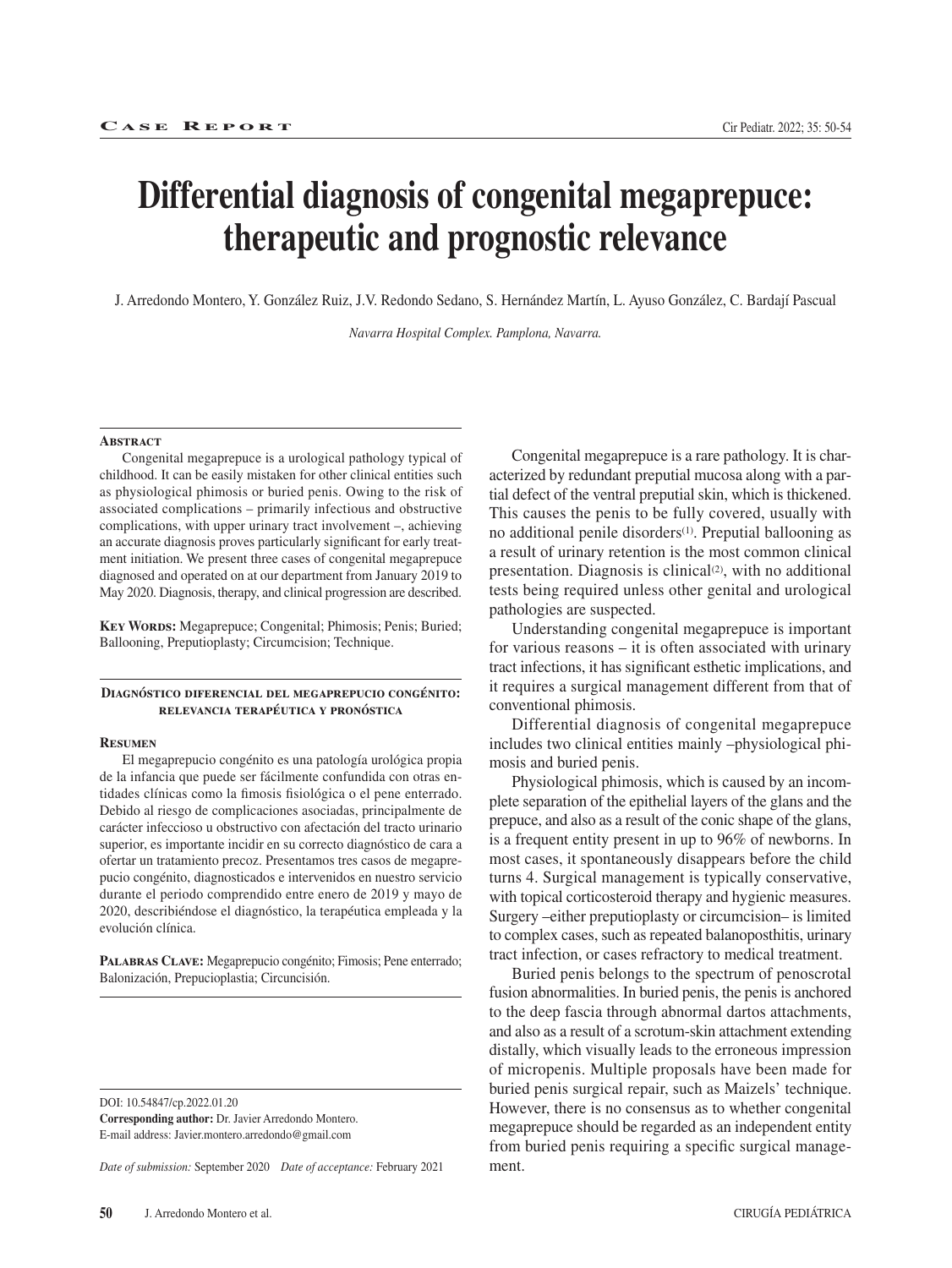

**Figure 1.** Clinical case 1. A) Ballooning as a result of urinary accumulation at the balanopreputial space. B) Baseline status prior to surgery. C) Exposure of the redundant mucosa characteristic of congenital megaprepuce. D. Immediate postoperative result.

3 cases of congenital megaprepuce diagnosed and surgically treated at our healthcare facility are presented. In the first two cases, surgery was carried out before the patient turned 1, in order to repair ballooning and prevent complications. In the third case, a single-stage repair surgery was performed at the age of 17 months.

In all patients, baseline assessment revealed preputial ballooning as a result of urinary retention caused by the preputial orifice being too narrow. Two patients had had urinary tract infections prior to our assessment.

The first patient had a medical history of pyelonephritis. Diagnosis of scarring pinhole phimosis with significant preputial ballooning was established. Since phimosis was refractory to medical treatment –topical corticosteroids–, regulated circumcision was decided upon. During surgery, significantly redundant preputial mucosa was noted. It was resected and reconstructed by applying an absorbable suture on the mucocutaneous tissue, as established by our healthcare facility's protocol (Fig. 1). In the immediate postoperative period, the penis became increasingly buried within the scrotal region. This was managed with corticosteroids while monitoring progression, which was favorable on the following postoperative days.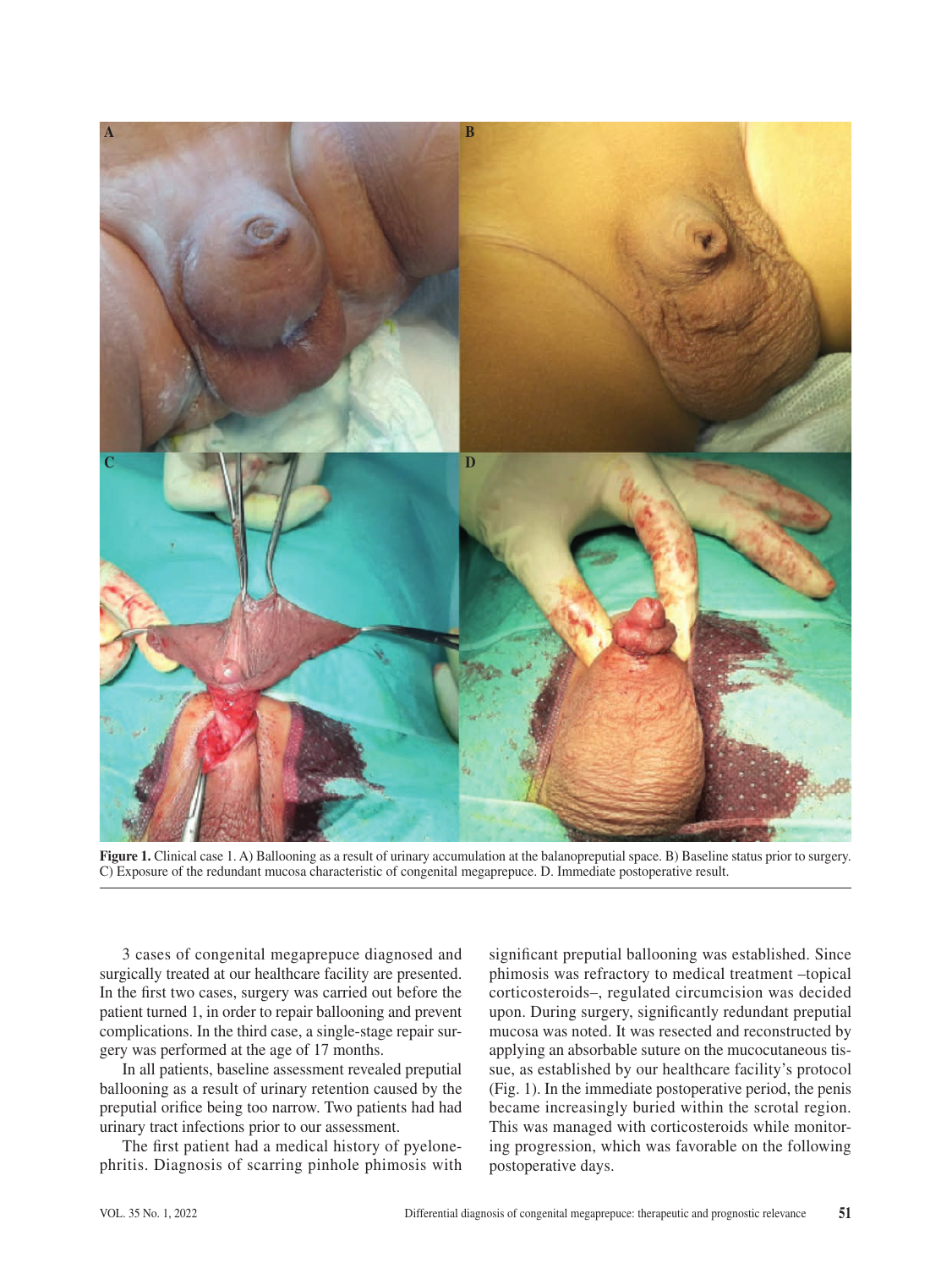

**Figure 2.** Clinical case 2. A) Baseline status, with an evident perigenital erythema. B) Lateral view. C) Ballooning as a result of urinary accumulation at the balanopreputial space. D) Immediate postoperative result.

The second patient had a medical history of repeated urinary infections. Physical exploration demonstrated a narrow prepuce with ballooning and significant perigenital erythema, most likely caused by chemical irritation as a result of urinary leakage. Diagnosis of congenital megaprepuce was established, and preputioplasty according to Duhamel's technique was indicated as an intermediate step before definitive repair (Fig. 2). Postoperative progression was favorable.

The third patient had a medical history of isolated urinary infection. Physical exploration demonstrated a narrow prepuce with ballooning. Diagnosis of congenital megaprepuce was established, and surgical repair according to the "anatomical approach" technique was indicated (Fig. 3). During surgery, ulcerative lesions diffusely distributed throughout the glans were observed. The patient had a favorable progression in the immediate postoperative period.

External follow-up consultations were scheduled in all three cases one month and six months following surgery. No postoperative complications were noted. All patients experienced significant functional improvement, with urination becoming increasingly normal and preputial ballooning becoming increasingly repaired. The esthetics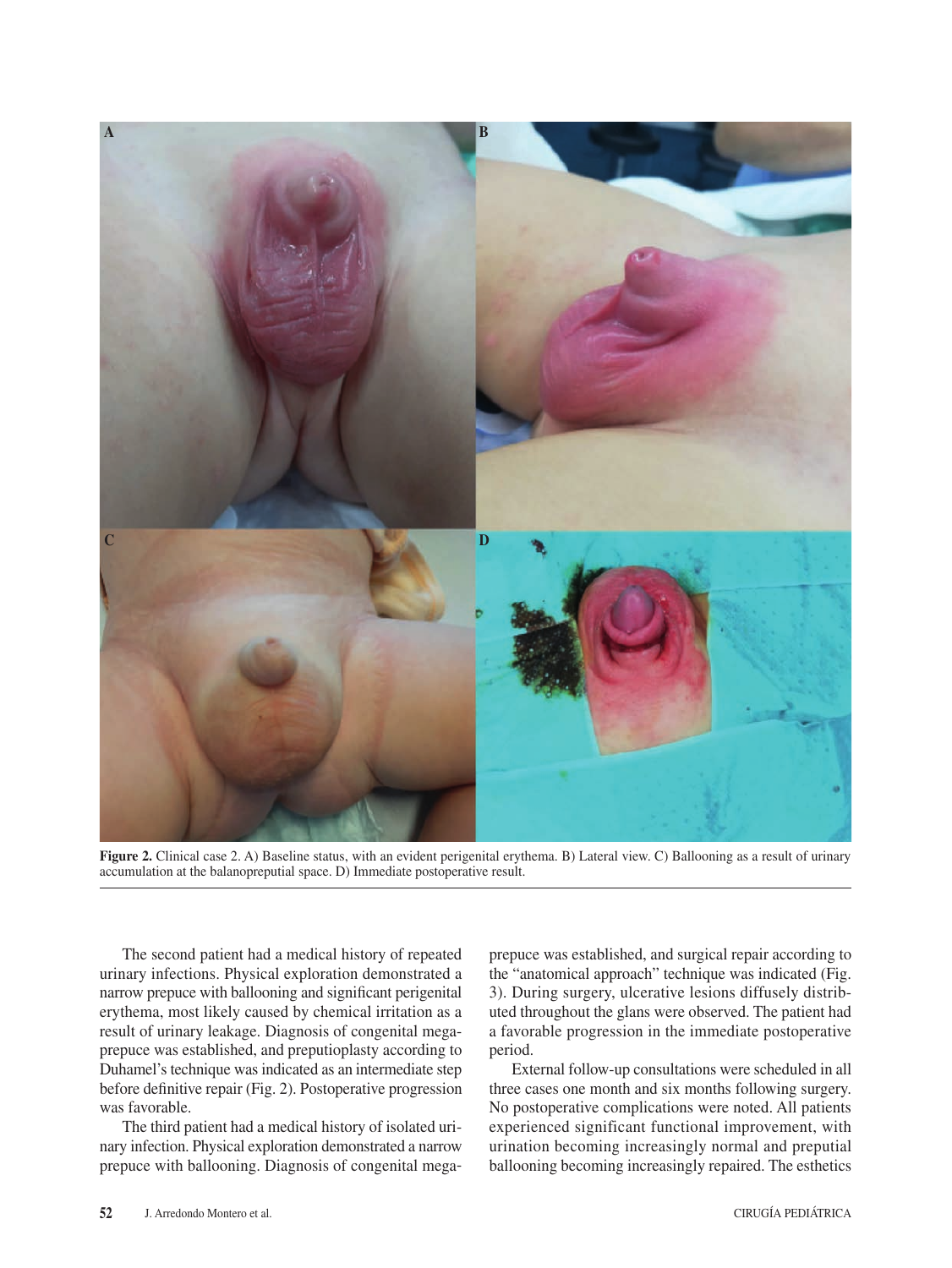

**Figure 3.** Clinical case 3. A) Baseline status, with evident ballooning. B) Surgical repair according to the "anatomical approach" technique. C) Ulcerative lesions found on the glans following glans exposure during surgery. D) Immediate postoperative result.

of the penis differed – the second and third patients had a more satisfactory early esthetic progression than the patient undergoing regulated circumcision (Fig. 4).

## **DISCUSSION**

Congenital megaprepuce is a rare pathology, and it can be mistaken for other pathologies such as physiological phimosis or buried penis. Given that clinical presentation is usually symptomatic (with preputial ballooning), and association with urinary tract infections or local cutaneous involvement as a result of chemical irritation is not infrequent, early surgical management is indicated – as opposed to phimosis patients in this age group, where it is regarded as physiological. Since this pathology has its own therapeutic and surgical implications, we believe it should be considered when performing the differential diagnosis of penile disorders in early childhood. Multiple techniques for surgical repair have been described – ventral V-plasty, genitoplasty with penoscrotal separation, double longitudinal megrapreputium incision technique (DOLOMITE), arch incision approach, and anatomical reconstruction<sup>(3-6)</sup>.

Today, there is little information regarding the midand long-term follow-up of these patients in the literature, which means further studies are required.